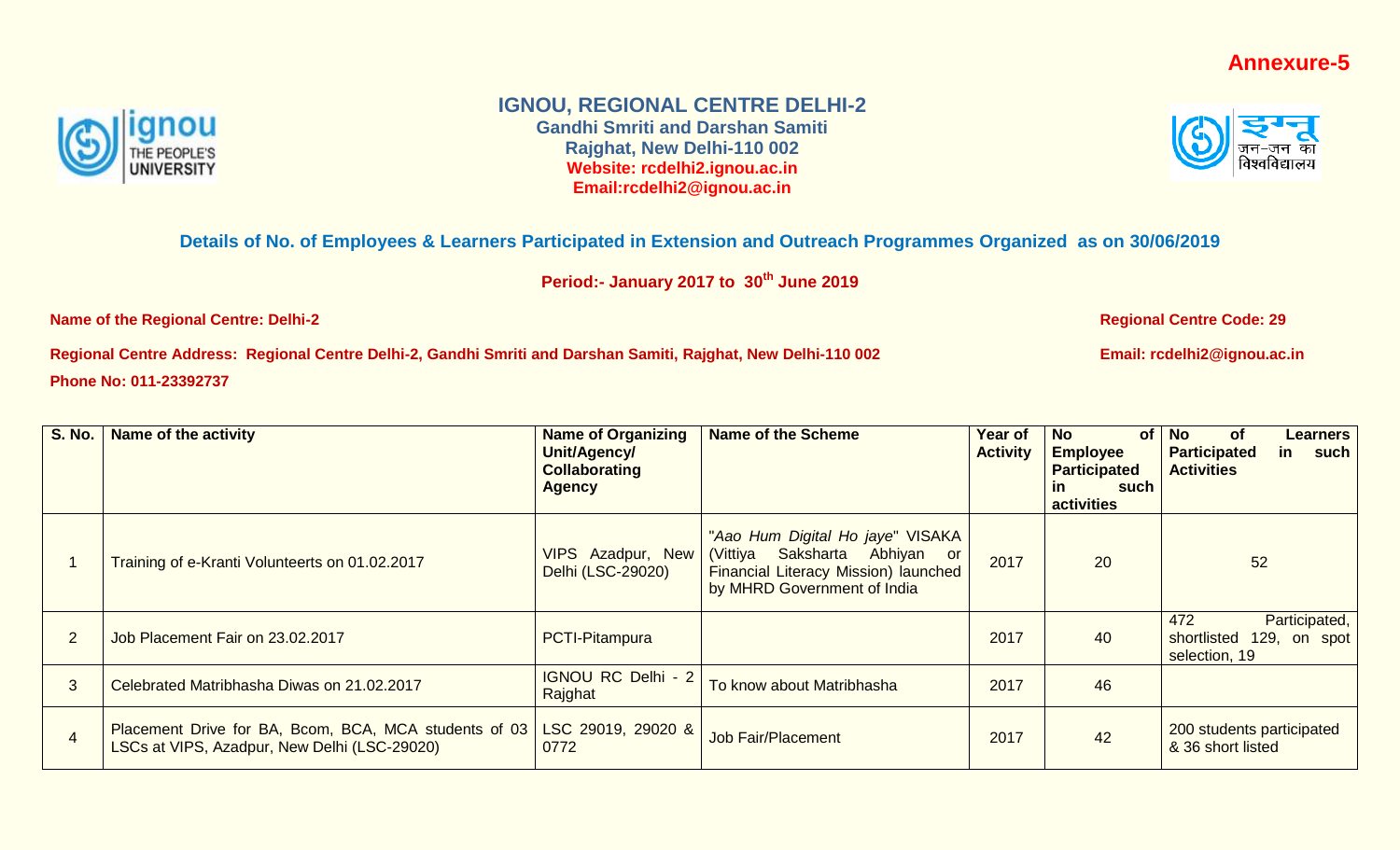| 5              | Organized Slogan competition & Open discussion on<br>Women's issues on the occasion of International Women's<br>Day jointly celebrated by GSDS-IGNOU on 8.03.2017 | <b>IGNOU RC Delhi - 2</b><br>Rajghat | <b>International Women's Day</b>       | 2017 | 110 |     |
|----------------|-------------------------------------------------------------------------------------------------------------------------------------------------------------------|--------------------------------------|----------------------------------------|------|-----|-----|
| 6              | Inauguration of GSDS - IGNOU Facilitation Centre at<br>Regional Centre Delhi-2, Rajghat on 19.5.2017                                                              | GSDS - IGNOU RC<br>Delhi - 2         | Inauguration ceremony                  | 2017 | 60  | 70  |
| $\overline{7}$ | Orientation Program of Superintendents of Exam Centres<br>established for June 2017 TEE in the region                                                             | <b>IGNOU RC Delhi - 2</b><br>Rajghat | <b>Orientation Programme</b>           | 2017 | 80  |     |
| 8              | Celebration of Yoga Day at the Regional Centre Delhi-2<br>jointly by GSDS-IGNOU on 21.06.2017                                                                     | GSDS - IGNOU RC<br>Delhi - 2         | <b>International Yoga Day</b>          | 2017 | 110 | 100 |
| 9              | Lecture of Prof. T.K. Thomas, Dean (Rtd) Mass Media<br>Studies, Assam University, Silchar on the occasion of<br>Teachers' day on 05.09.2017                       | <b>IGNOU RC Delhi - 2</b><br>Rajghat | Teacher's day                          | 2017 | 50  | 70  |
| 10             | Observance of Vigilance week.                                                                                                                                     | <b>IGNOU RC Delhi - 2</b><br>Rajghat |                                        | 2017 | 54  | 30  |
| 11             | Organized two days Career Guidance Fair at Gurudwara<br>Rakabganj, New Delhi.                                                                                     | Gurudwara<br>Rakabganj, New Delhi    | <b>Career Guidance Fair</b>            | 2017 | 10  |     |
| 12             | Organized a talk in collaboration with GSDS on the "Holy<br>Book" Bhagwat Geeta.                                                                                  | <b>IGNOU RC Delhi - 2</b><br>Rajghat | To know about Bhagwat Geeta            | 2017 | 50  | 20  |
| 13             | Organized an interactive talk with Dr. Rajeev Nandi on the<br>topic "Adolescent Behavior".                                                                        | <b>IGNOU RC Delhi - 2</b><br>Rajghat | Interactive talk                       | 2017 | 47  | 50  |
| 14             | Organized Coordinator & PICs meetings.                                                                                                                            | <b>IGNOU RC Delhi - 2</b><br>Rajghat | <b>Coordinator &amp; PICs meetings</b> | 2017 | 85  |     |
| 15             | <b>Held a Press Meet</b>                                                                                                                                          | <b>IGNOU RC Delhi - 2</b><br>Rajghat | <b>Press interaction</b>               | 2017 | 47  |     |
| 16             | "Stress<br>Organized a lecture on<br>Management".<br>Sh. Deepankar Ji Gyan, The Director GSDS, Rajghat New<br>Delhi was the speaker.                              | GSDS - IGNOU RC<br>Delhi - 2         | Lecture on Stress Management           | 2018 | 65  | 30  |
| 17             | Held a Placement drive for IGNOU student with the<br>collaboration of Just Clean Company.                                                                         | <b>IGNOU RC Delhi - 2</b><br>Rajghat | <b>Placement Drive</b>                 | 2018 | 40  | 400 |
| 18             | Poster & Slogan writing competition on the eve of<br>International women day.                                                                                     | <b>IGNOU RC Delhi - 2</b><br>Rajghat | <b>International Women's Day</b>       | 2018 | 35  |     |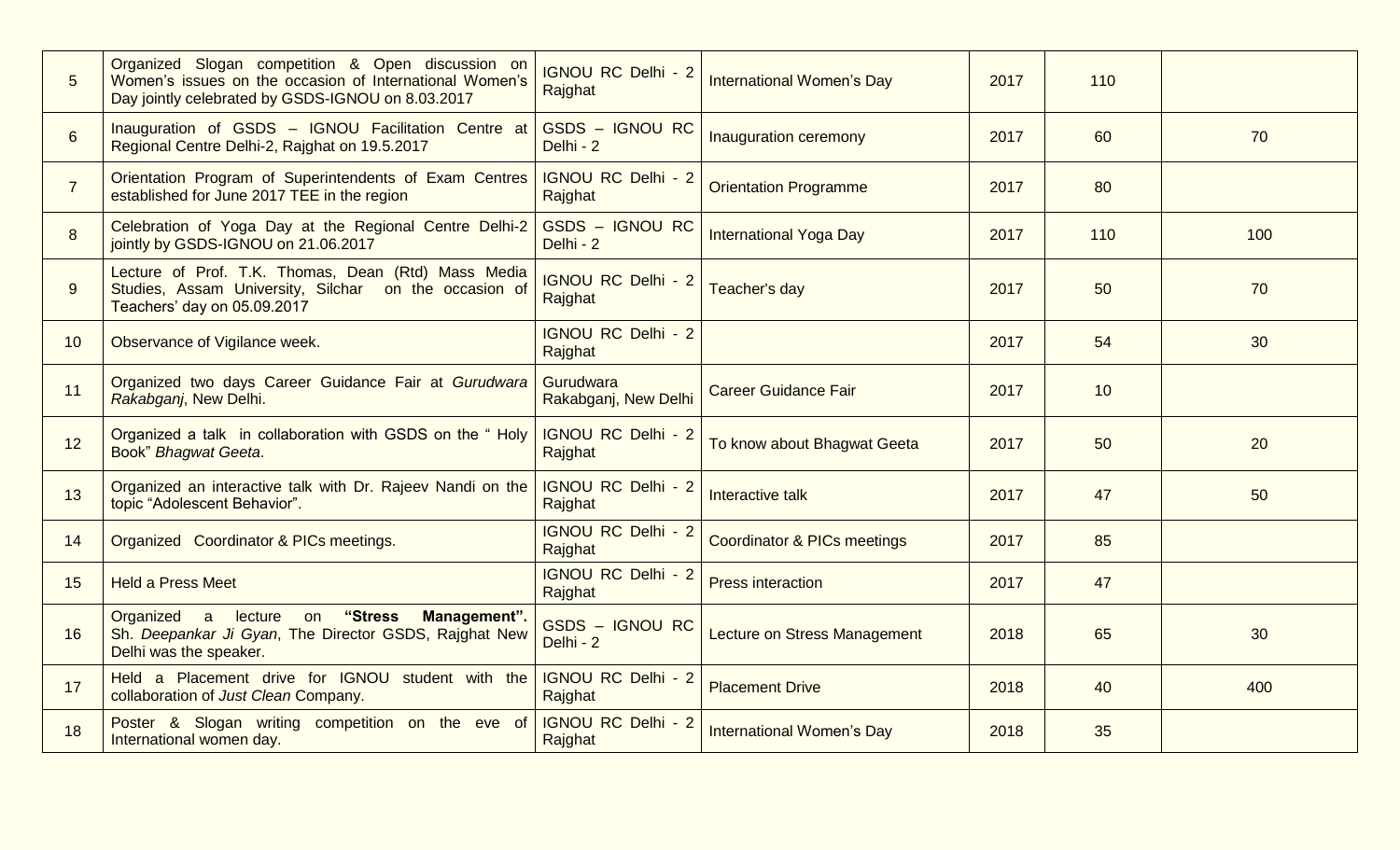| 19 | Celebration of Women day in the Regional Centre campus                                                                                                      | <b>IGNOU RC Delhi - 2</b><br>Rajghat | <b>International Women's Day</b>                            | 2018 | 90  |     |
|----|-------------------------------------------------------------------------------------------------------------------------------------------------------------|--------------------------------------|-------------------------------------------------------------|------|-----|-----|
| 20 | Organized Orientation Programme for the Academic<br>Counselors in workshop mode. Sh. Raajiv Yanduvanshi,<br>IAS, Principal Secretary inaugurated the event. |                                      | Academic Counselor<br>Orientation<br>Programme              | 2018 | 100 |     |
| 21 | Observance of Labor day                                                                                                                                     | <b>IGNOU RC Delhi - 2</b><br>Rajghat | <b>International Labor Day</b>                              | 2018 | 50  |     |
| 22 | Orientation TEE Observers for June 2018                                                                                                                     | <b>IGNOU RC Delhi - 2</b><br>Rajghat | <b>Orientation Programme</b>                                | 2018 | 90  |     |
| 23 | Held a meeting of Exam Superintendents in context of<br>smooth conduct of TEE June 2018.                                                                    | <b>IGNOU RC Delhi - 2</b><br>Rajghat | Meeting<br>with<br>Exam<br><b>Centres</b><br>Superintendant | 2018 | 100 |     |
| 24 | <b>Yoga Day Celebration</b>                                                                                                                                 | <b>IGNOU RC Delhi - 2</b><br>Rajghat | <b>International Yoga Day</b>                               | 2018 | 120 | 60  |
| 27 | <b>Teacher's Day Celebration</b>                                                                                                                            | <b>IGNOU RC Delhi - 2</b><br>Rajghat | Teacher's day                                               | 2018 | 60  | 30  |
| 29 | <b>Celebration of Hindi Diwas</b>                                                                                                                           | <b>IGNOU RC Delhi - 2</b><br>Rajghat | <b>Hindi Diwas</b>                                          | 2018 | 50  | 15  |
| 31 | On-Spot Interview for confirming the admission into BBA<br><b>Retiling Programme</b>                                                                        | <b>IGNOU RC Delhi - 2</b><br>Rajghat |                                                             | 2018 | 20  | 25  |
| 32 | Inauguration of Special Study Centre in Mandoli Jail                                                                                                        | Mandoli Jail                         | <b>Inauguration of Special Study Centre</b><br>in Jail      | 2018 | 50  |     |
| 33 | Coordinator & PICs meeting for effective management of<br>continuous evaluation for zero discrepancy and timely<br>processing                               | <b>IGNOU RC Delhi - 2</b><br>Rajghat |                                                             | 2018 | 90  |     |
| 34 | Awareness Programme on Environment awareness and<br>sustainability issues                                                                                   | <b>GSDS-IGNOU RC</b><br>Delhi - 2    | Value creation for parents                                  | 2018 | 25  | 125 |
| 35 | Organizing a week long (2-9 October 2018) Gandhi Utsav on<br>the eve of 150 <sup>th</sup> Birth Anniversary of Mahatama Gandhi.                             | <b>GSDS-IGNOURC</b><br>Delhi - 2     | <b>Gandhi Mahotsav</b>                                      | 2018 | 80  | 200 |
| 36 | Organized cleanness drive & tree plantation event at Holambi<br>Kalan                                                                                       | <b>Holambi Kalan</b>                 |                                                             | 2018 | 10  | 50  |